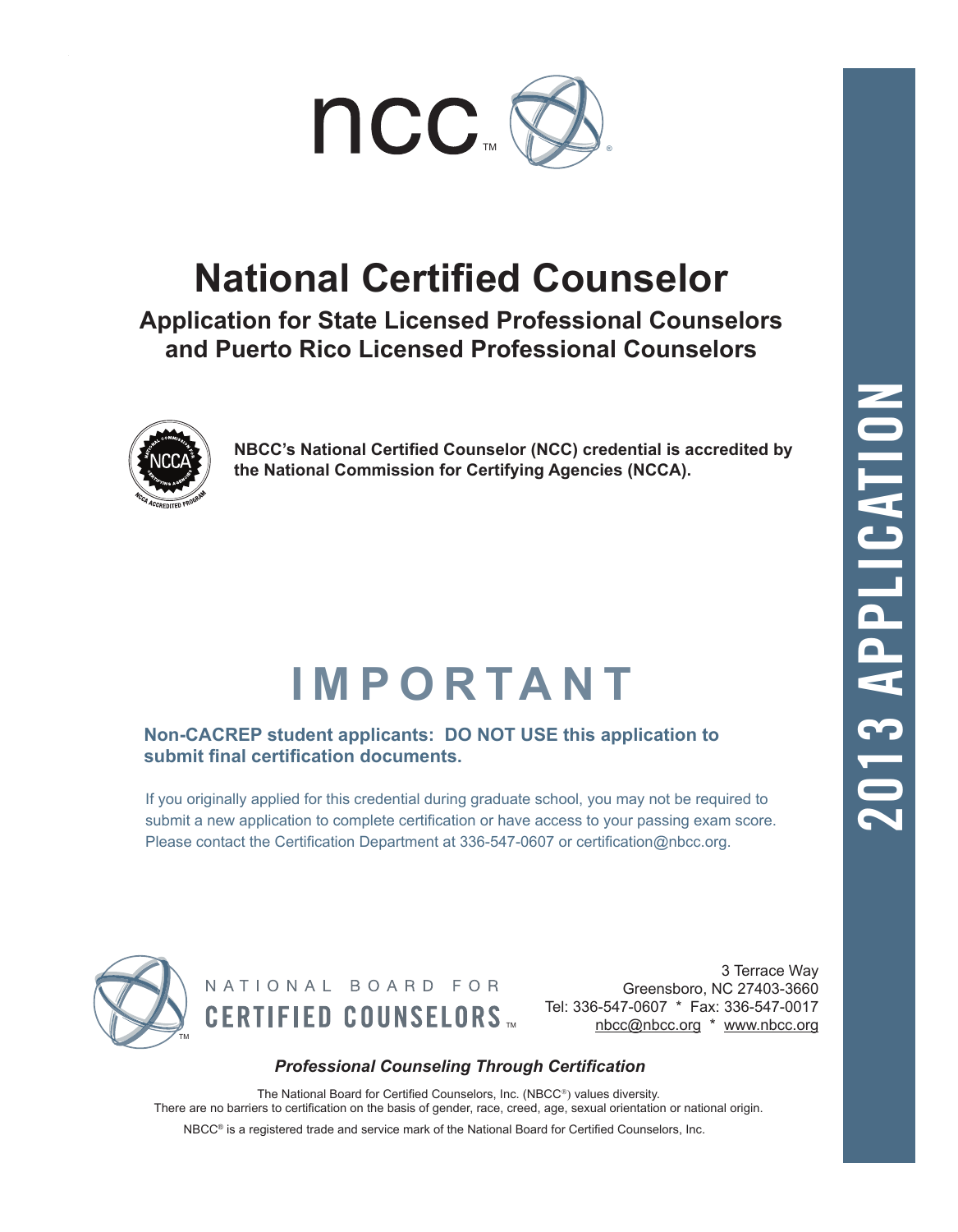|    | <b>IMPORTANT:</b><br>Fill in all information completely. Provide your legal name.<br>NBCC Board policy prohibits placing degrees or titles on the certificate. NBCC holds applications open for<br>either a two-year period or three unsuccessful attempts to pass the NCE, whichever comes first. |  |  |  |  |  |  |  |  |  |  |  |  |  |
|----|----------------------------------------------------------------------------------------------------------------------------------------------------------------------------------------------------------------------------------------------------------------------------------------------------|--|--|--|--|--|--|--|--|--|--|--|--|--|
|    | <b>PLEASE TYPE OR PRINT IN INK</b>                                                                                                                                                                                                                                                                 |  |  |  |  |  |  |  |  |  |  |  |  |  |
| 1. | First Name/MI:                                                                                                                                                                                                                                                                                     |  |  |  |  |  |  |  |  |  |  |  |  |  |
|    |                                                                                                                                                                                                                                                                                                    |  |  |  |  |  |  |  |  |  |  |  |  |  |
|    | Last Name:                                                                                                                                                                                                                                                                                         |  |  |  |  |  |  |  |  |  |  |  |  |  |
|    |                                                                                                                                                                                                                                                                                                    |  |  |  |  |  |  |  |  |  |  |  |  |  |
|    | Previous Names (please attach a separate sheet if necessary):                                                                                                                                                                                                                                      |  |  |  |  |  |  |  |  |  |  |  |  |  |
|    |                                                                                                                                                                                                                                                                                                    |  |  |  |  |  |  |  |  |  |  |  |  |  |
| 2. | Last Four Digits of Social Security Number:                                                                                                                                                                                                                                                        |  |  |  |  |  |  |  |  |  |  |  |  |  |
|    |                                                                                                                                                                                                                                                                                                    |  |  |  |  |  |  |  |  |  |  |  |  |  |
| 3. | <b>Street Address:</b>                                                                                                                                                                                                                                                                             |  |  |  |  |  |  |  |  |  |  |  |  |  |
|    |                                                                                                                                                                                                                                                                                                    |  |  |  |  |  |  |  |  |  |  |  |  |  |
|    | City/State/ZIP/Country:                                                                                                                                                                                                                                                                            |  |  |  |  |  |  |  |  |  |  |  |  |  |
|    |                                                                                                                                                                                                                                                                                                    |  |  |  |  |  |  |  |  |  |  |  |  |  |
| 4. | Home Telephone:<br>Please attach a business card or a separate sheet of<br>paper with your business address, telephone and fax.                                                                                                                                                                    |  |  |  |  |  |  |  |  |  |  |  |  |  |
|    | Fax Number:                                                                                                                                                                                                                                                                                        |  |  |  |  |  |  |  |  |  |  |  |  |  |
|    | Cellphone:                                                                                                                                                                                                                                                                                         |  |  |  |  |  |  |  |  |  |  |  |  |  |
| 5. | E-mail:                                                                                                                                                                                                                                                                                            |  |  |  |  |  |  |  |  |  |  |  |  |  |
|    |                                                                                                                                                                                                                                                                                                    |  |  |  |  |  |  |  |  |  |  |  |  |  |
| 6. | 7. Date of Birth (MM/DD/YYYY):<br>Gender:                                                                                                                                                                                                                                                          |  |  |  |  |  |  |  |  |  |  |  |  |  |
|    | M<br>1 F                                                                                                                                                                                                                                                                                           |  |  |  |  |  |  |  |  |  |  |  |  |  |
| 8. | <b>FOR OFFICE USE</b><br>Ethnic Origin (optional; used for statistical purposes only):                                                                                                                                                                                                             |  |  |  |  |  |  |  |  |  |  |  |  |  |
|    | <b>ONLY</b><br>REF.#1:_______________<br>BATCH #1: __________                                                                                                                                                                                                                                      |  |  |  |  |  |  |  |  |  |  |  |  |  |
|    | African-<br><b>Native</b><br>Asian<br>Multiracial<br><b>Native</b><br>Hispanic/<br>Other<br>Caucasian<br>DATE:<br>American<br>American<br>Latino<br>Hawaiian<br>AMOUNT:                                                                                                                            |  |  |  |  |  |  |  |  |  |  |  |  |  |

9. Loan Repayment

Check this box if you are in–or applying for–the National Health Services Corps Loan Repayment Program.

# **Application**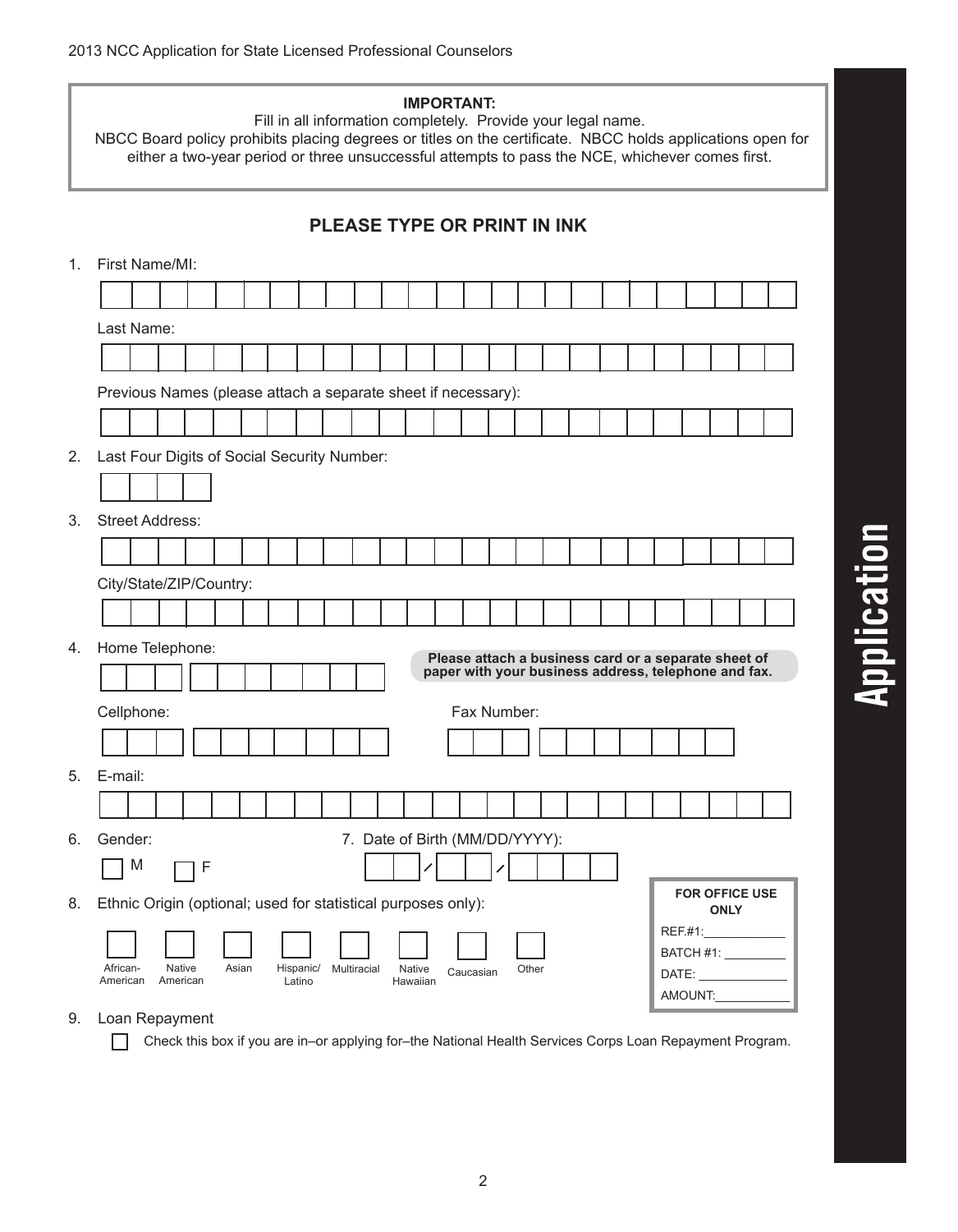#### 10. Education/Training

Required: A master's degree in counseling; community counseling; mental health counseling; school counseling; agency counseling; professional counseling; counselor education; guidance and counseling; counseling and development; student affairs/college counseling; or marriage and family counseling from a regionally accredited university; or any CACREP-accredited counseling degree.

- Licensed counselors who hold a non-CACREP degree in mental health (i.e., clinical counseling, counseling psychology, educational counseling, human services and counseling, educational psychology, rehabilitation counseling, pastoral counseling, family therapy, or other related mental health field) should use the NCC Application for Counselors Who Have Not Graduated From a CACREP Accredited Program.
- A certificate of advanced study will not be accepted in lieu of a degree. Nondegree coursework also will not be accepted in lieu of a degree.

There are six regional accrediting bodies in the USA: Middle States Association of Colleges and Schools, New England Association of Schools and Colleges, North Central Association of Colleges and Schools, Northwest Association of Schools and Colleges, Southern Association of Colleges and Schools, and Western Association of Schools and Colleges.

If the university from which you earned your graduate degree was not accredited by one of these six bodies **at the time you earned your degree**, you are not eligible to apply. To check the accreditation of your university, visit www.chea.org or verify with your university's registrar's office.

Master's Degree(s) Earned:

| Degree(s) | Month/Year | Institution Name & City/State | Major(s) |
|-----------|------------|-------------------------------|----------|
|           |            |                               |          |
|           |            |                               |          |
|           |            |                               |          |

Post-master's Degree(s) Earned:

| Degree(s) | Month/Year | Institution Name & City/State | Major(s) |
|-----------|------------|-------------------------------|----------|
|           |            |                               |          |
|           |            |                               |          |
|           |            |                               |          |

A copy of your graduate transcript showing conferral of a graduate degree is required.

- An official sealed transcript may be requested in cases when the coursework, hours, major and dates are difficult to read. Failure to provide this documentation will delay the review process and may result in the closing of your application.
- If you received your degree or completed relevant master's- or doctoral-level coursework outside the United States, you will need to have an international degree equivalency evaluation completed prior to submitting a prereview or an application for national certification. For a list of approved transcript evaluators, please visit www. nbcc.org/professional/international.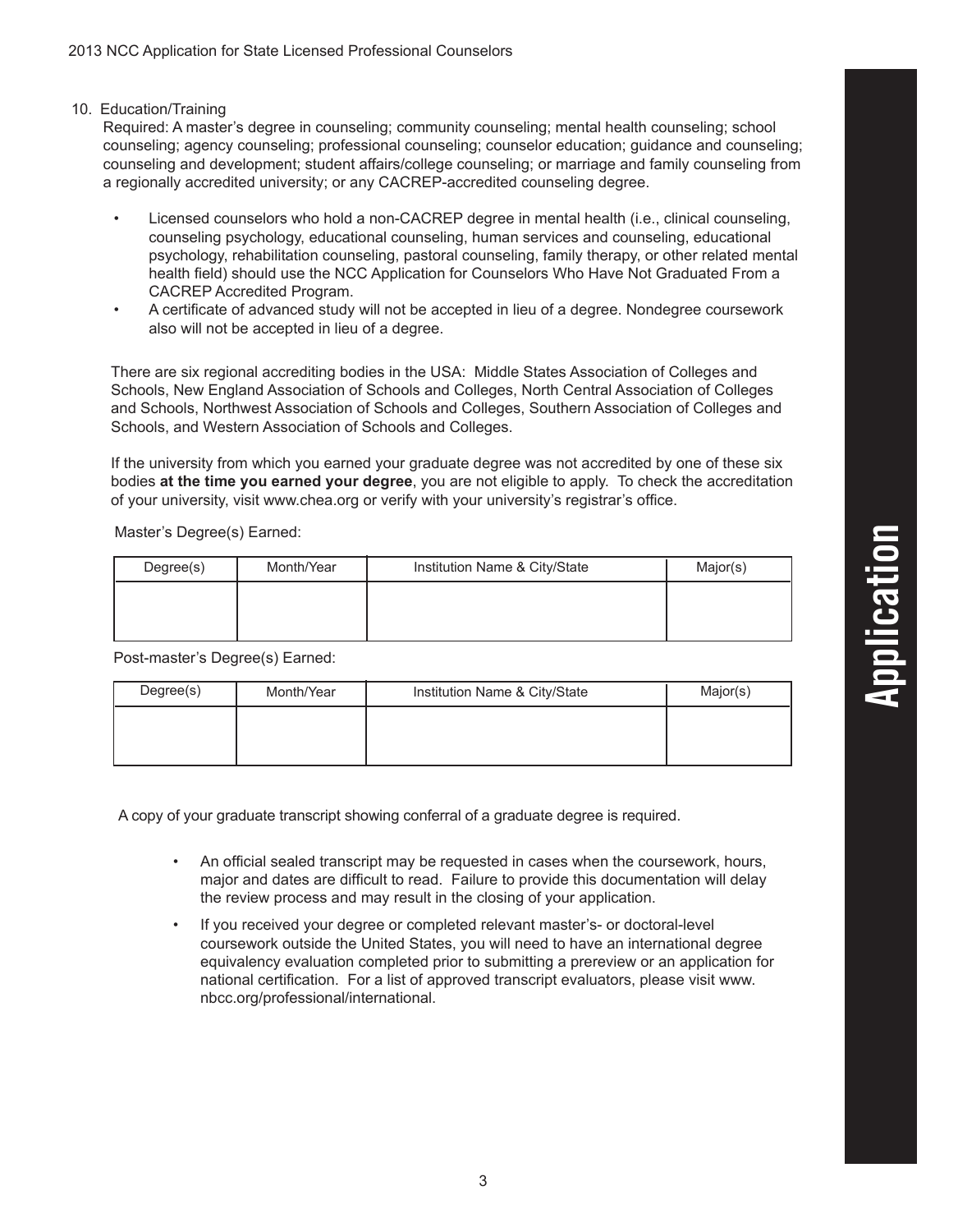11. Licensure Verification

A full license to practice counseling in your state or commonwealth is required. The status of your license must be current and active. Please note: Associate-level, limited, provisional or intern licensure is not sufficient for this application. The California Registered Professional Counselor (RPC) credential is acceptable for this application.

License number: \_\_\_\_\_\_\_\_\_\_\_\_\_\_\_\_\_ Issuing state or commonwealth: \_\_\_\_\_\_\_\_\_\_\_\_\_\_\_\_

You are required to provide one of the following items:

• A printout of the online verification of your state license or California Registered Professional Counselor (RPC) and a photocopy of your state- or commonwealth-issued license (full-size or wallet)

#### **OR**

• A completed Verification of State Counselor License/Credential Form. This form is available online at www.nbcc.org/professional/options. Sign and date the top portion, and send the form to your state/commonwealth board for completion.

#### 12. Examination

A passing score on the National Counselor Examination for Licensure and Certification (NCE) is required. However, if you passed the National Clinical Mental Health Counseling Examination (NCMHCE) for state licensure, you may be able to use that score (see below).

- You may take the NCE a maximum of three times during the two-year period that your application remains open.
- If you took the NCE or NCMHCE for state licensure and your raw exam score equals or exceeds the passing score for the administration of the exam you took, you may be able to transfer your passing score to this application.

| <b>Preferred Exam Date:</b>                |                                                                   | <b>Preferred Exam Location:</b>                  |                                                  |  |  |  |  |  |  |  |
|--------------------------------------------|-------------------------------------------------------------------|--------------------------------------------------|--------------------------------------------------|--|--|--|--|--|--|--|
| April 20, 2013                             | October 19, 2013                                                  | Site #: $\vert$                                  | Location:<br>(See exam site list in this packet) |  |  |  |  |  |  |  |
| <b>Exam Previously Passed (check one):</b> |                                                                   |                                                  |                                                  |  |  |  |  |  |  |  |
| <b>NCE</b>                                 | Date when tested:                                                 | Under which state's authority you took the exam: |                                                  |  |  |  |  |  |  |  |
| <b>NCMHCE</b>                              | Name (if different from current name) under which exam was taken: |                                                  |                                                  |  |  |  |  |  |  |  |

**Please note: A passing score on the Florida Licensed Mental Health Certification (LMHC) exam (prior to 1991) or the Virginia, Ohio or Texas exams used prior to the NCE or the NCMHCE may be acceptable; however, you must provide a copy of the passing exam letter from one of these states.**

- 13. Special Accommodations:
	- Check this box if you are requesting **SPECIAL EXAM ACCOMMODATIONS.** Include the Special Exam Accommodations Request Form (page 9 of this packet) and supporting documentation with your application.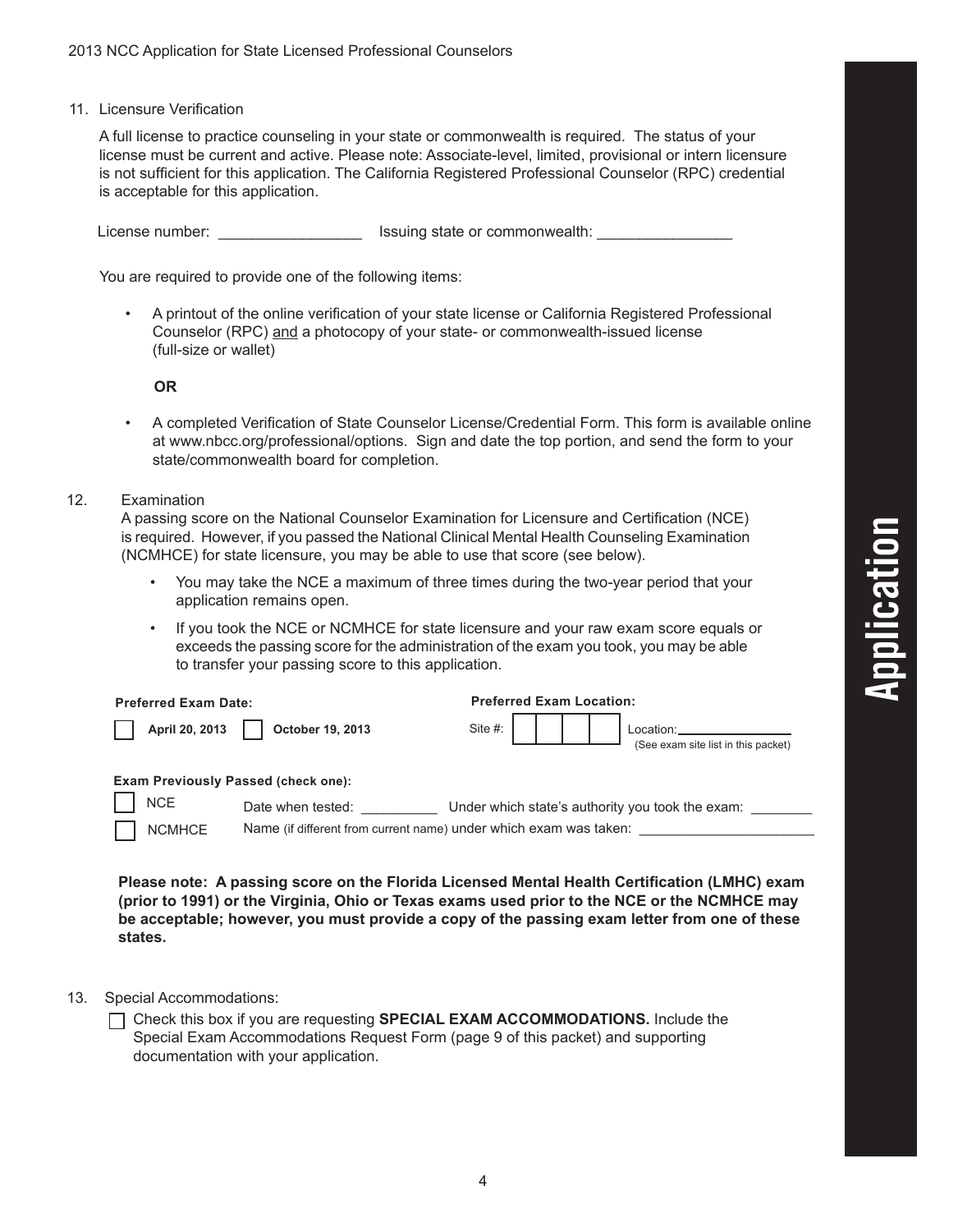| 14. | Have you applied previously for the National Certified Counselor (NCC) credential? [ | YES  <br>$ $ NO |  |
|-----|--------------------------------------------------------------------------------------|-----------------|--|
|     | If yes, what is your NBCC ID number (also known<br>as a certification number)?       |                 |  |
|     | 15. Have you submitted materials to NBCC for a prereview of coursework?              | l NO<br>l YES   |  |
|     | 16. List all professional licenses and credentials you currently hold.               |                 |  |

\_\_\_\_\_\_\_\_\_\_\_\_\_\_\_\_\_\_\_\_\_\_\_\_\_\_\_\_\_\_\_\_\_\_\_\_\_\_\_\_\_\_\_\_\_\_\_\_\_\_\_\_\_\_\_\_\_\_\_\_\_\_\_\_\_\_\_\_

#### **Length of certification and annual certification fee:**

NCCs must adhere to the NBCC *Code of Ethics* and pay an annual certification fee. NCCs are billed yearly and fees are due by the 15<sup>th</sup> day of their birth month. At the conclusion of each five-year cycle, NCCs must be able to document having completed 100 clock hours of continuing education, or they can retake and pass the NCE.

If you determine you no longer want to maintain national certification, you must complete a Request to Relinquish Certification form.

#### **Certification mark use:**

Inappropriate use of NBCC certification designation marks and credentials is a violation of NBCC policies and applicable laws. Only an individual credentialed by NBCC as a National Certified Counselor (NCC) may use this certification designation.

#### **NBCC** *Ethics Policies and Procedures*:

NBCC applicants and certificants are responsible for ensuring that their behavior adheres to the standards identified in the *Code of Ethics*.

Prior to certification, all applicants must complete all portions of this application. This includes the Ethics Attestation and the Applicant Agreement & Release Authorization sections, which require applicants to disclose any previous legal, criminal or disciplinary matter. Application disclosures and other ethics matters are reviewed in accordance with NBCC procedures including the *Certification Eligibility Policy Relating to Criminal or Lesser Offense Convictions and Other Disciplinary Matters*.

The *Certification Eligibility Policy Relating to Criminal or Lesser Offense Convictions and Other Disciplinary Matters*, the NBCC *Ethics Case Procedures* and the *Code of Ethics* are availabe on the NBCC Web site at www.nbcc.org/ServiceCenter/Ethics.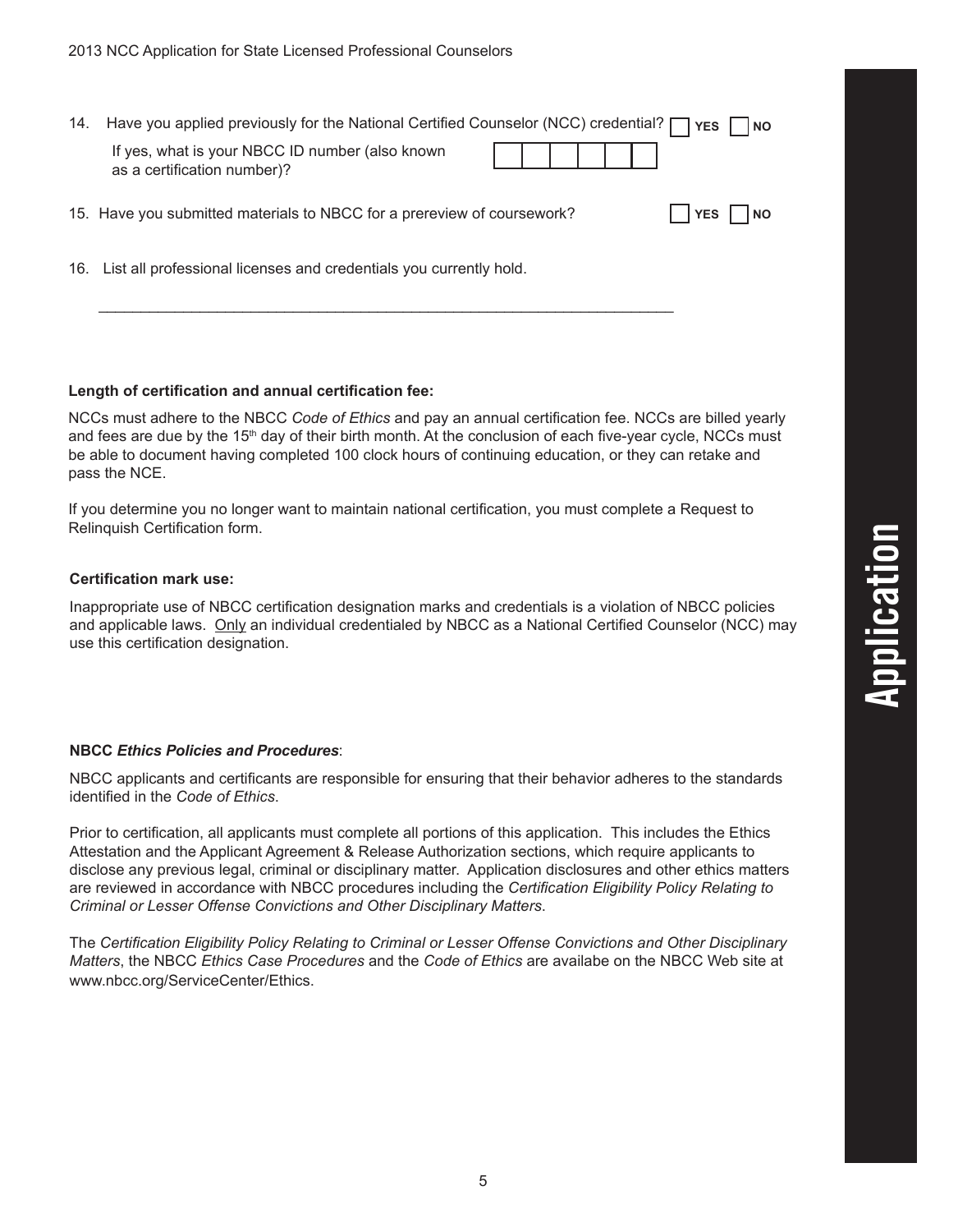#### 2013 NCC Application for State Licensed Professional Counselors

- 17. Ethics Attestation (You must respond to each statement.):
	- 1. Have you ever been or are you currently the subject of any public or private complaint, investigation or professional disciplinary action, including licensure board and membership matters?
	- 2. Have you ever been or are you currently charged with any criminal offense?
	- 3. Have you ever been or are you currently named in a civil or other legal action?

**If you answered "Yes" to any of the above questions,** you must include a complete, detailed explanation related to the response. You must also provide copies of relevant documentation, such as copies of the complaint, pleadings, and compliance with final orders. Failure to provide required information will delay the processing of your application.

Place these materials in a sealed envelope marked "Attention: NBCC Ethics Department" and return with your application.

#### **Applicant Agreement & Release Authorization**

*All information I provided in this application, including supporting documentation, is accurate and complete to the best of my knowledge. If I have knowledge of any changes concerning my responses in this application, including my responses in section 17, I agree to report this to NBCC in writing within 60 days.*

*I agree that NBCC has the right to contact any person or organization regarding this application, and I authorize the release of any information requested by NBCC to verify the accuracy. I understand that all application materials become the property of NBCC and will not be returned.*

*I understand that certification through NBCC depends upon my fulfillment of all required criteria and compliance with NBCC policies, which include the* Code of Ethics *and the NBCC certification mark and trademark use policy. I understand that certification does not create membership in NBCC. I understand that NBCC certification is personal to me and may not be transferred to another individual or group.*

*I understand that professional biographical and certification data is considered to be public information and will be made available in response to public inquiries. I agree that data related to my participation in NBCC certification may be used for research and statistical purposes.*

*I recognize that any certification granted by NBCC does not represent licensure or other authorization to practice business activities for a fee. I release NBCC from all liability and claims arising from any professional activity.*

#### **Sign your legal name in BLUE ink.**

Be advised that your signature on this document constitutes your agreement with the above statements.

6

| <b>YES</b> | <b>NO</b>                 |
|------------|---------------------------|
| <b>YES</b> | $\mathbf{L}$<br><b>NO</b> |
| <b>YES</b> | <b>NO</b>                 |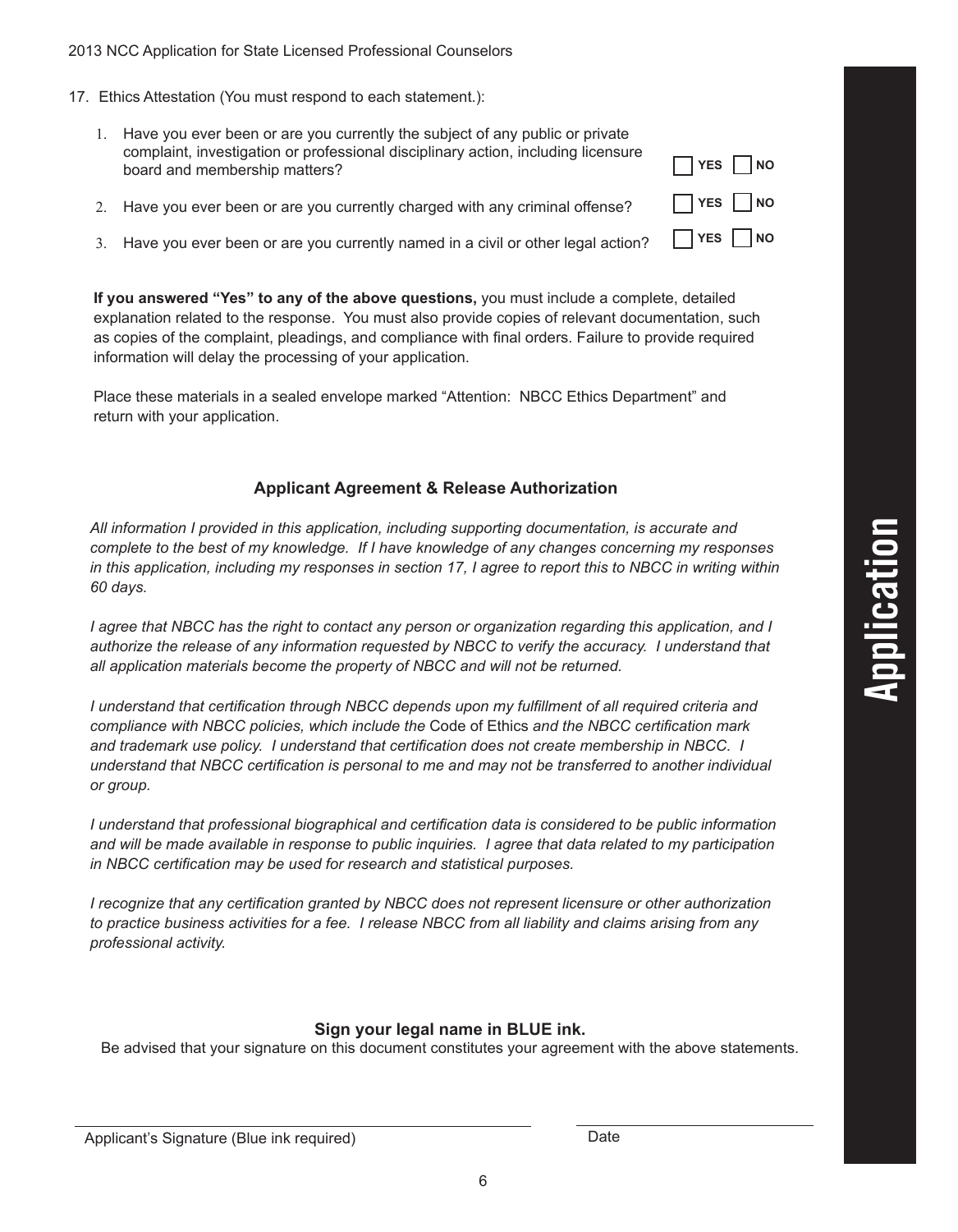#### **Contact Information**

For personal assistance, please contact the NBCC Certification Department via e-mail (certification@nbcc.org) or telephone (336-547-0607).

To learn more about NBCC, the benefits of national certification and NBCC's advocacy efforts, please visit www.nbcc.org/About; www.nbcc.org/ServiceCenter; and www.nbcc.org/About/Advocacy.

#### **When Will I Hear From NBCC?**

Within three weeks of receiving your application, NBCC will send you a confirmation letter, which will include instructions for checking the status of your application online. If after three weeks you have not received your letter, check with your financial institution to verify that your payment has cleared before contacting NBCC. You can expect your review results to arrive in the mail approximately six to eight weeks after you receive your confirmation letter.

#### **Documentation Checklist**

Send the following documents to NBCC:

- $\Box$  Application
- $\Box$  A copy of your counseling license
- $\Box$  Verification of licensure<br>
Transcript (legible copy)
- Transcript (legible copy)

 $\Box$  Special Examination Accommodation Request Form and documentation, if needed.

 $\Box$  Payment Voucher and payment

#### **Examination Reregistration Information**

If you are unable to take your exam as scheduled, you may defer to the next scheduled exam date within your two-year application period. If you defer prior to 30 days before the date of the scheduled exam, you will not be charged a reregistration fee.

If you are registered to test but do not take the exam, or take the exam and do not pass, a \$145 reregistration fee will be required. You will automatically receive reregistration forms for each examination for which you are eligible.

Be sure to make copies of all your forms before mailing your application.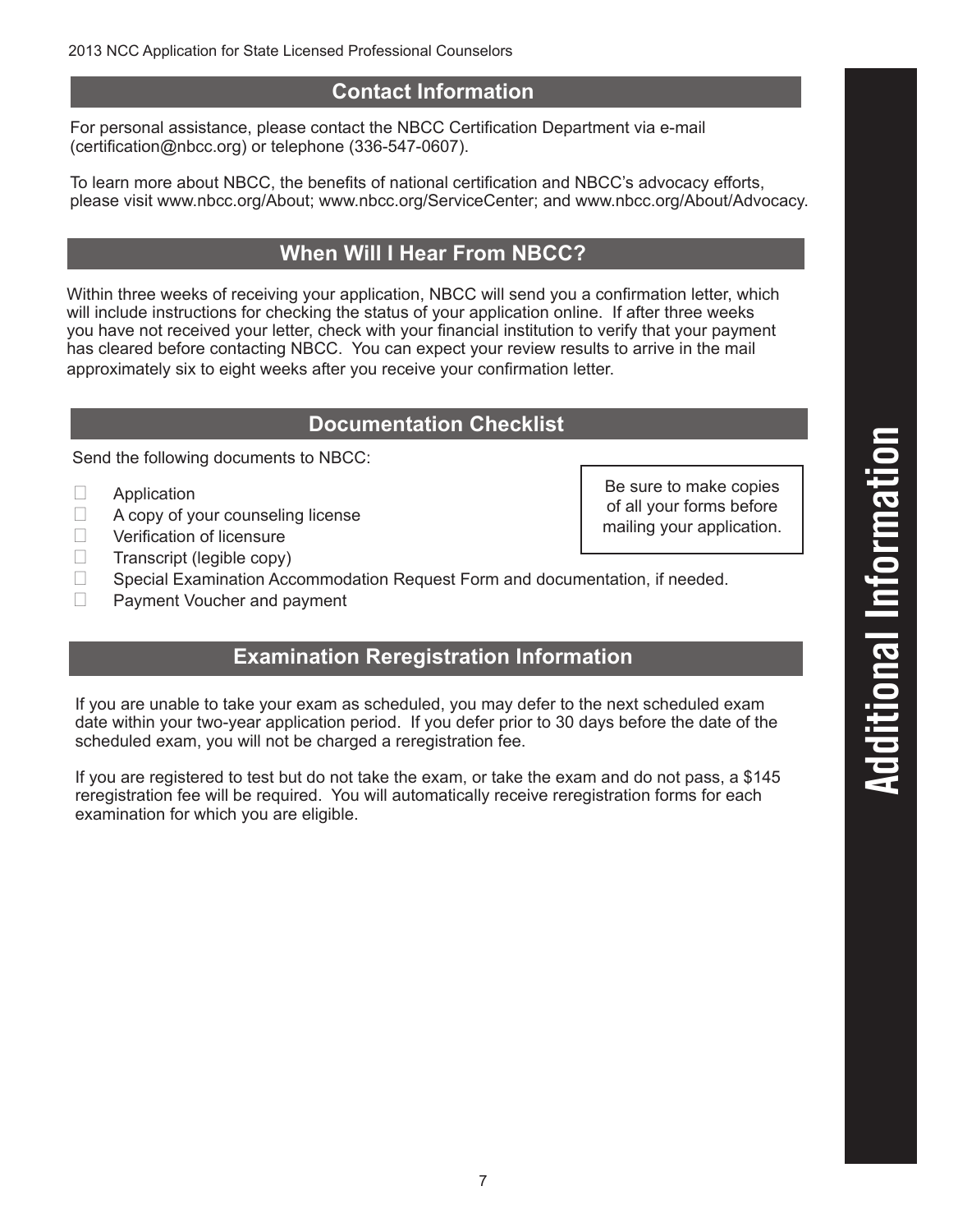#### 2013 NCC Application for State Licensed Professional Counselors

| <b>April 20, 2013</b>                |                                      |                      |                                        |                              |              |                                                              |                                      |                      |  |  |  |
|--------------------------------------|--------------------------------------|----------------------|----------------------------------------|------------------------------|--------------|--------------------------------------------------------------|--------------------------------------|----------------------|--|--|--|
| <b>STATE</b>                         | <b>CITY</b>                          | SITE#                | <b>STATE</b>                           | <b>CITY</b>                  | SITE#        | <b>STATE</b>                                                 | <b>CITY</b>                          | SITE#                |  |  |  |
| Alabama<br>Alaska                    | Birmingham<br>Anchorage              | 0121<br>0201         | Louisiana                              | New Orleans<br>Shreveport    | 1811<br>1831 | <b>Oklahoma</b><br>Oregon                                    | Norman<br>Ashland                    | 3601<br>3701         |  |  |  |
| Arizona                              | Tempe<br>Tucson                      | 0311<br>0321         | <b>Maine</b><br>Maryland               | Portland<br><b>Baltimore</b> | 1901<br>2001 | Pennsylvania                                                 | Portland<br>Pittsburgh               | 3731<br>3821         |  |  |  |
| <b>Arkansas</b><br><b>California</b> | Jonesboro<br>Los Angeles             | 0411<br>0501         | <b>Massachusetts</b><br>Michigan       | Springfield<br>East Lansing  | 2111<br>2201 | <b>Rhode Island</b>                                          | Scranton<br>Kingston                 | 3831<br>3901         |  |  |  |
| Colorado                             | Sacramento<br>Denver                 | 0521<br>0601<br>0611 | <b>Minnesota</b><br><b>Mississippi</b> | St. Paul<br>Jackson          | 2311<br>2401 | <b>South Carolina</b><br><b>South Dakota</b>                 | Columbia<br>Rapid City               | 4001<br>4111         |  |  |  |
| <b>Connecticut</b>                   | Grand Junction<br>Pueblo<br>Hartford | 0621<br>0701         | <b>Missouri</b>                        | St. Louis<br>Springfield     | 2511<br>2521 | <b>Tennessee</b>                                             | Knoxville<br>Nashville               | 4211<br>4231         |  |  |  |
| <b>Delaware</b><br><b>Florida</b>    | Dover<br>Tallahassee                 | 0801<br>0931         | <b>Montana</b><br><b>Nebraska</b>      | <b>Bozeman</b><br>Omaha      | 2601<br>2711 | <b>Texas</b><br><b>Utah</b>                                  | Houston<br>Lubbock<br>Cedar City     | 4311<br>4321<br>4401 |  |  |  |
| Georgia                              | Tampa<br>Macon                       | 0941<br>1011         | Nevada<br><b>New Hampshire</b>         | Reno<br>Manchester           | 2811<br>2901 | <b>Vermont</b>                                               | <b>Burlington</b><br>Charlottesville | 4501<br>4601         |  |  |  |
| Hawaii<br>Idaho                      | Honolulu<br>Caldwell                 | 1101<br>1201         | <b>New Jersey</b><br><b>New Mexico</b> | Edison<br>Albuquerque        | 3001<br>3101 | Virginia<br>Washington                                       | Seattle<br>Cheney                    | 4701<br>4711         |  |  |  |
| <b>Illinois</b>                      | Matoon<br>Chicago                    | 1301<br>1311         | <b>New York</b>                        | New York City<br>Rochester   | 3211<br>3221 | <b>West Virginia</b><br>Wisconsin                            | South Charleston<br>Oshkosh          | 4801<br>4911         |  |  |  |
| Indiana<br>lowa                      | Indianapolis<br>Des Moines           | 1401<br>1501         | <b>North Carolina</b>                  | Greensboro<br>Wilmington     | 3321<br>3331 | Wyoming                                                      | Laramie                              | 5011<br>5101         |  |  |  |
| <b>Kansas</b><br>Kentucky            | Emporia<br>Lexington                 | 1601<br>1711         | <b>North Dakota</b><br>Ohio            | <b>Bismarck</b><br>Columbus  | 3401<br>3501 | <b>Washington, DC</b><br><b>Puerto Rico</b><br>International | San Juan                             | 5211<br>5301         |  |  |  |

#### **October 19, 2013**

| <b>STATE</b>                                            | <b>CITY</b>                                     | SITE $#$                     | <b>STATE</b>                                                   | <b>CITY</b>                                                  | SITE $#$                     | <b>STATE</b>                                         | <b>CITY</b>                                  | SITE $#$                     |
|---------------------------------------------------------|-------------------------------------------------|------------------------------|----------------------------------------------------------------|--------------------------------------------------------------|------------------------------|------------------------------------------------------|----------------------------------------------|------------------------------|
| <b>Alabama</b><br>Alaska<br>Arizona                     | Birmingham<br>Fairbanks<br>Flagstaff<br>Tempe   | 0122<br>0212<br>0302<br>0312 | Louisiana<br><b>Maine</b><br>Maryland                          | <b>Baton Rouge</b><br>Monroe<br>Portland<br><b>Baltimore</b> | 1802<br>1822<br>1902<br>2002 | <b>Oklahoma</b><br>Oregon<br>Pennsylvania            | Tahleguah<br>Eugene<br>LaGrande<br>Erie      | 3612<br>3712<br>3722<br>3802 |
| <b>Arkansas</b><br>California                           | Conway<br>San Francisco<br>San Diego            | 0402<br>0512<br>0532         | <b>Massachusetts</b><br><b>Michigan</b><br><b>Minnesota</b>    | <b>Boston</b><br>Rochester<br>Duluth                         | 2102<br>2212<br>2302         | Rhode Island<br><b>South Carolina</b>                | Harrisburg<br>Kingston<br>Columbia           | 3812<br>3902<br>4002         |
| Colorado                                                | Denver<br>Grand Junction<br>Pueblo              | 0602<br>0612<br>0622         | <b>Mississippi</b><br><b>Missouri</b>                          | Mississippi State<br>Kansas City<br>St. Louis                | 2412<br>2502<br>2512         | South Dakota<br><b>Tennessee</b>                     | <b>Brookings</b><br>Chattanooga<br>Memphis   | 4102<br>4202<br>4222         |
| <b>Connecticut</b><br><b>Delaware</b><br><b>Florida</b> | Hartford<br>Dover<br>Ft. Lauderdale             | 0702<br>0802<br>0902         | <b>Montana</b><br>Nebraska<br>Nevada                           | Helena<br>Kearney<br>Las Vegas                               | 2612<br>2702<br>2802         | <b>Texas</b><br>Utah                                 | Dallas<br>San Antonio<br>Salt Lake City      | 4302<br>4332<br>4412         |
| Georgia                                                 | Gainesville<br>Atlanta                          | 0912<br>1002                 | <b>New Hampshire</b><br><b>New Jersey</b><br><b>New Mexico</b> | Manchester<br>Trenton<br>Las Cruces                          | 2902<br>3012<br>3112         | Vermont<br>Virginia<br>Washington                    | <b>Burlington</b><br>Williamsburg<br>Seattle | 4502<br>4612<br>4702         |
| Hawaii<br>Idaho<br><b>Illinois</b>                      | Honolulu<br>Pocatello<br>Chicago<br>Springfield | 1102<br>1212<br>1312<br>1322 | <b>New York</b>                                                | Albany<br>New York City<br>Syracuse                          | 3202<br>3212<br>3232         | <b>West Virginia</b>                                 | Cheney<br>Vancouver<br>Morgantown            | 4712<br>4722<br>4812         |
| Indiana<br>lowa<br>Kansas                               | South Bend<br>Des Moines<br>Wichita             | 1412<br>1502<br>1612         | <b>North Carolina</b><br><b>North Dakota</b>                   | Charlotte<br>Greensboro<br>Fargo                             | 3312<br>3322<br>3412         | <b>Wisconsin</b><br>Wyoming<br><b>Washington, DC</b> | Milwaukee<br>Casper                          | 4902<br>5002<br>5102         |
| Kentucky                                                | <b>Bowling Green</b>                            | 1702                         | <b>Ohio</b>                                                    | Columbus                                                     | 3502                         | <b>Puerto Rico</b><br>International                  | Ponce                                        | 5202<br>5302                 |

# 2013 NCE Sites  **2013 NCE Sites**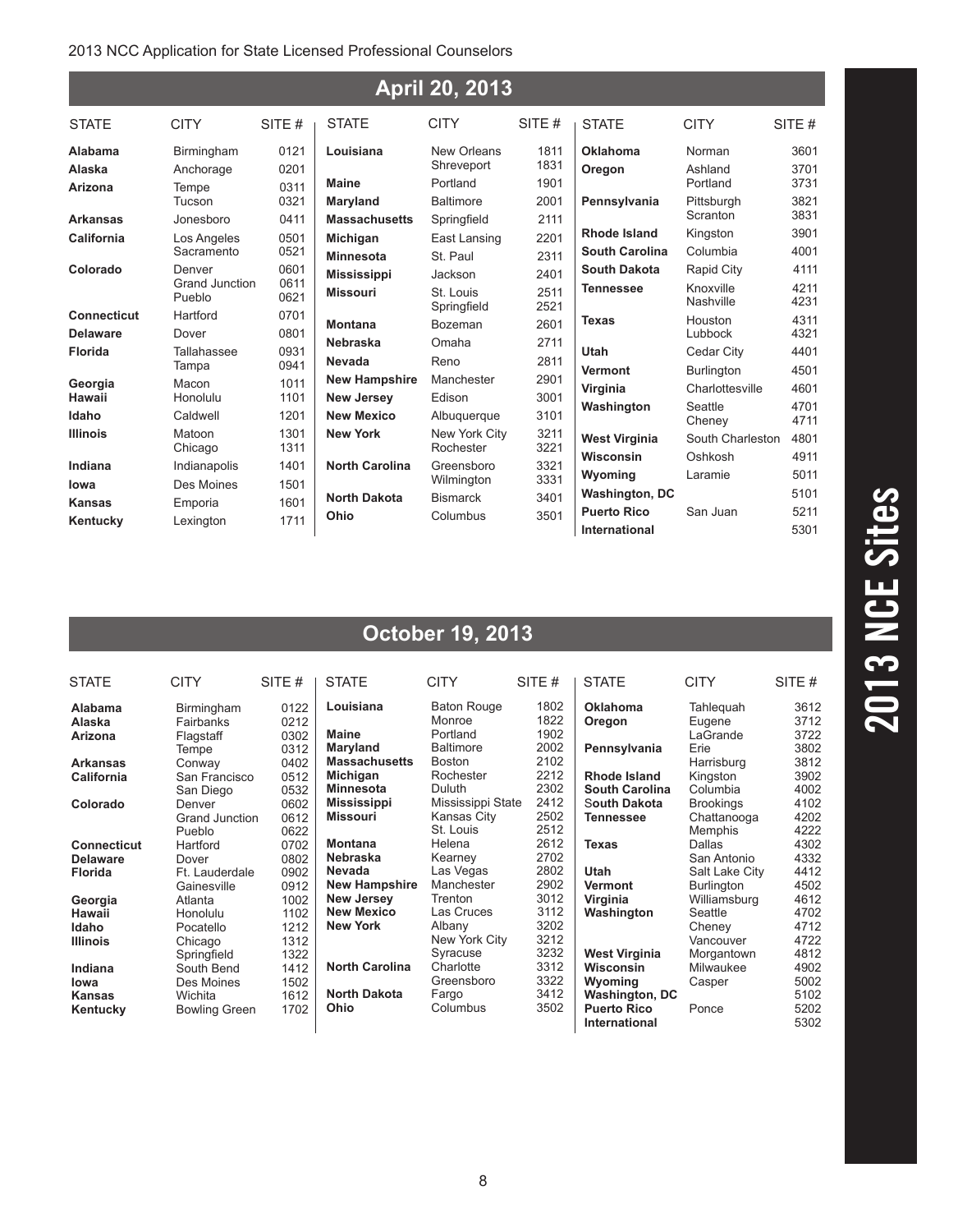2013 NCC Application for State Licensed Professional Counselors

nbcc.

Applicant's Name:

#### **THERE IS NO EXTRA CHARGE FOR THESE ARRANGEMENTS.**

Documentation for your request must arrive at NBCC no later than **45 days** prior to the exam.

#### **Candidates With Disabilities**

Please identify briefly the nature of your disability. (Attach letterhead documentation to include diagnosis and recommended accommodations by a qualified professional.) Specify the special accommodations and/or arrangements you will need to complete the NCE. Documentation may not be more than five years old.

*I certify that this information is correct. I have attached the required documentation.*

Applicant's Signature **Date** 

#### **Candidates for Whom English Is a Second Language**

*I am requesting two additional hours of exam time and/or permission to bring a nonelectronic, word-toword translation dictionary due to English as a second language (ESL). I have attached documentation from my graduate program showing that I received special accommodations due to ESL while in school.*

Applicant's Signature Date

**Note: If you studied in another language, we will verify the international degree equivalency evaluation you submitted as part of this application.**

#### **Request for Special Exam Date**

*I* have attached a letter from my clergyperson verifying that *I* cannot participate in the examination on *Saturday for religious reasons. Please contact me to arrange a special administration of the NCE on the Friday immediately preceding or the Monday immediately following the scheduled administration date.*

Applicant's Signature **Date** Date

#### **Request for International Exam Location**

*Please contact me to arrange for testing at an international location.*

Applicant's Signature Date

**Note: Cancellations of special exam accommodations must be made at least seven business days before the exam date.**

Use this form if you are requesting special accommodations for the examination. All requests are reviewed individually and are subject to NBCC approval.